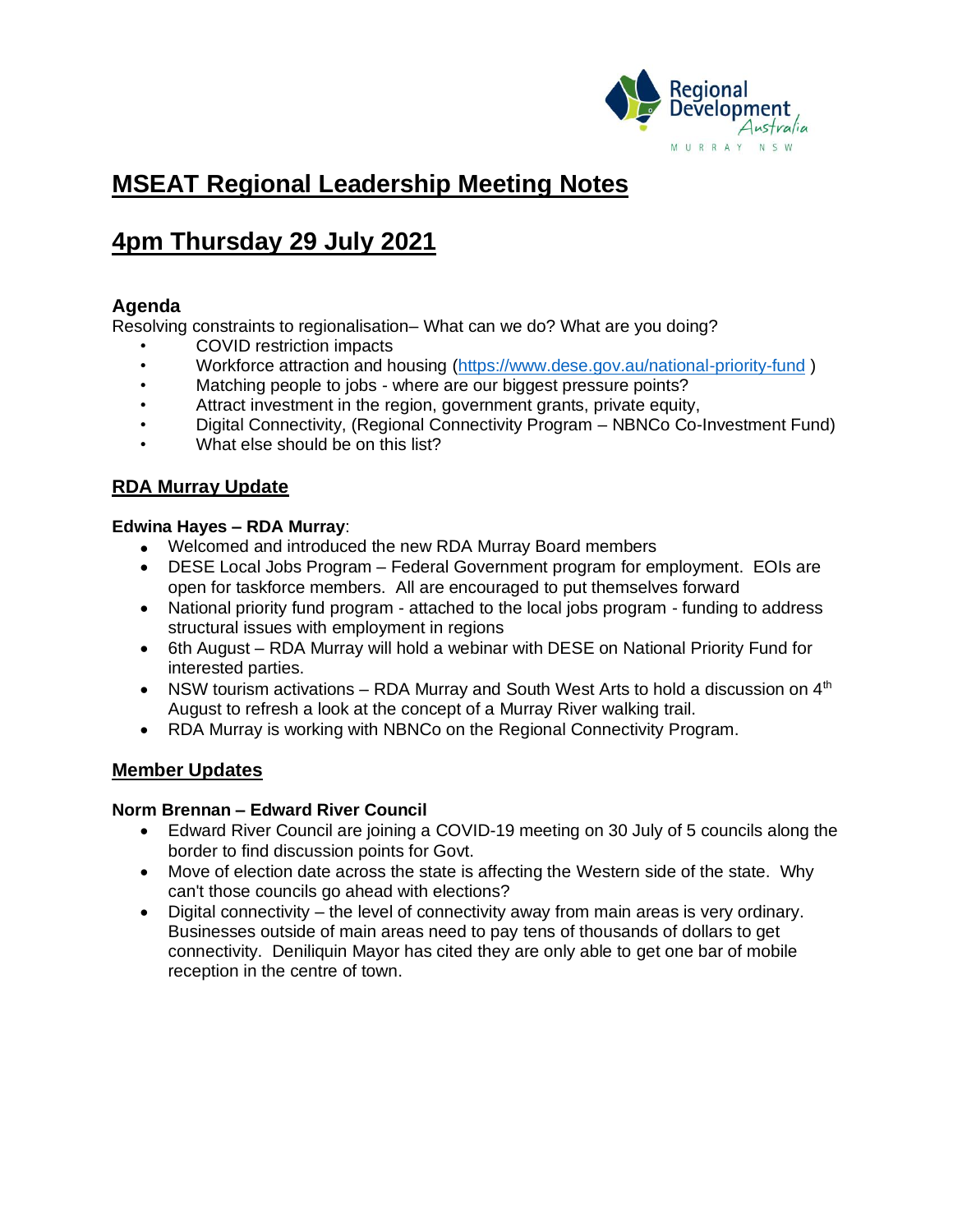

## **Andrew Cottrill – NBN Co 2**

- 2021 NBNCo plan has 3 major components, including pushing fibre further into the network and a Regional Co-investment fund.
- Regional co-investment fund is \$300m for regional and rural areas to invest with state and local governments to upgrade regions. NBNCo are seeing opportunities to upgrade satellite areas to fixed wireless and upgrade from fixed wireless to FTTP.
- The steps towards this fund are:
	- o Assess a community or region to see if viable
	- o NBN provides an estimate to upgrade and commits an amount of funding towards it and remainder of the required funding is sought through government programs
- Sean O'Reilly, NBNCo, is an expert on telecomms tech and will focus on business opportunities to get the best technology at the most cost-effective price.
- In relation to lifting our regions Digital Inclusion Index, nbn has released a selfassessment tool we would like to have distributed broadly across the region. This tool allows individuals to learn more about their own digital capability, while showing them how to improve their skills. The survey results will be anonymized and shared with local councils and RDA's which will assist in building some education programs to support and enhance Digital Inclusion in our region. This link is specific to our region and will enable the sharing of the data with our regional stakeholders.

[https://surveyv8.humanlistening.com/survey/08578e09-5cc0-44ff-915d-](https://surveyv8.humanlistening.com/survey/08578e09-5cc0-44ff-915d-72fad9e2b848?ambassador=RiverinaMurrayRegion)[72fad9e2b848?ambassador=RiverinaMurrayRegion](https://surveyv8.humanlistening.com/survey/08578e09-5cc0-44ff-915d-72fad9e2b848?ambassador=RiverinaMurrayRegion)

• If this link can be shared across our networks, we can gather an important regional picture of where we are, and where we need to focus to lift our digital capability

Contact for further detail:

Andrew Cottrill, nbn Regional Engagement Manager 0400733017 [andrewcottrill@nbnco.com.au](mailto:andrewcottrill@nbnco.com.au)

Sean O'Reilly, nbn Business Lead 0458821943 [seanoreilly1@nbnco.com.au](mailto:seanoreilly1@nbnco.com.au)

#### **Glenn Stewart - Robinvale**

• Matching jobs with people – the region is experiencing thin market issues. VIC govt is about announce relaunch of specialist skills strategy. Is there scope for NSW govt to join in with this?

#### **John Elgin - BEC**

• Businesses are hurting in the region. BEC are being inundated with requests for assistance.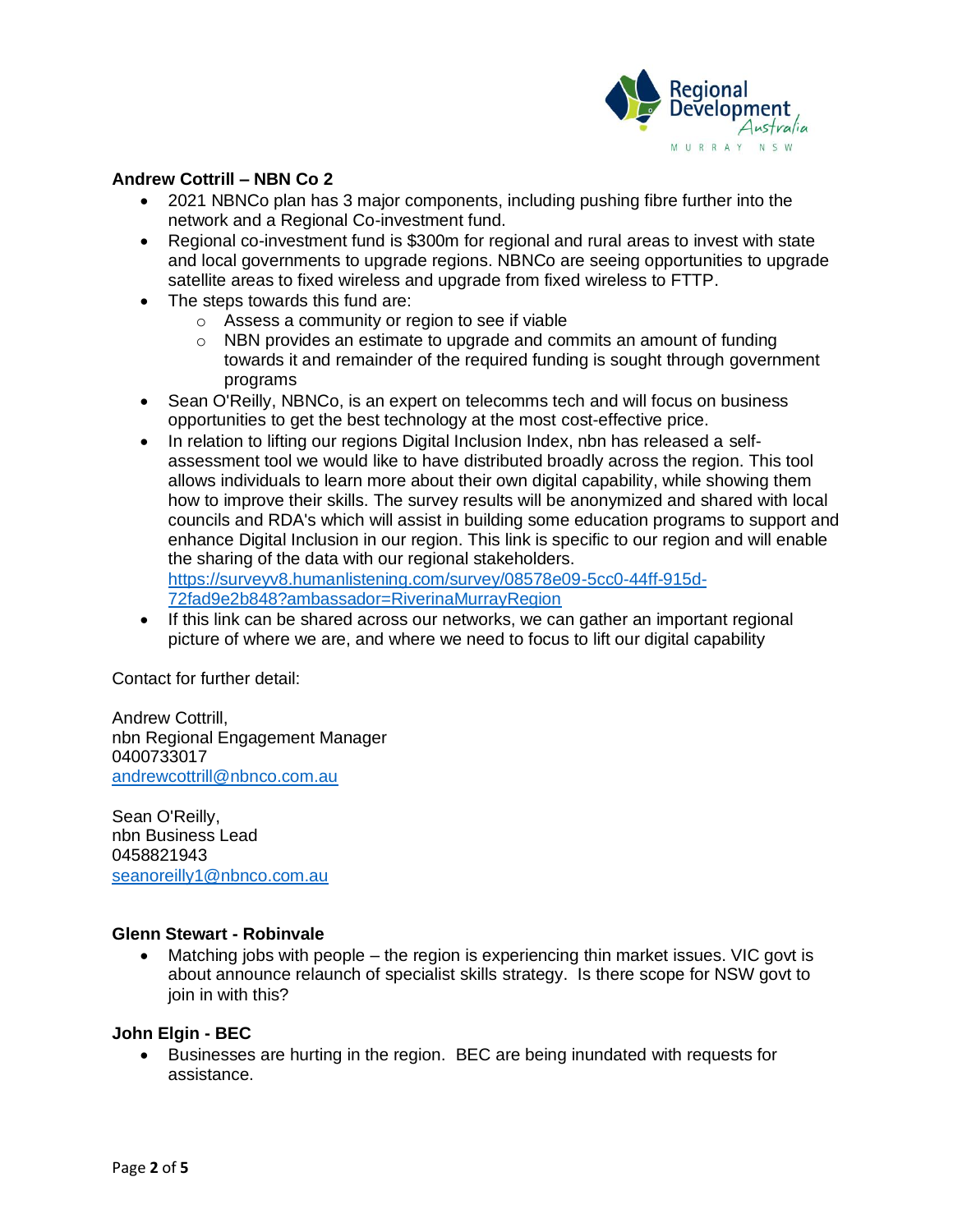

- Connectivity is the major equaliser there is a large gap in digital literacy in the region. All major providers need to step up and provide services as equally in the regions as they do in the city.
- Black summer bushfires recovery grants BEC would like to help businesses access these grants. Please reach out to John if interested

#### **Dan Brear – NSW Farmers**

- Attended the Roundtable on Water in Griffith today
- NSW Farmers are about to release their paper on regionalisation.
- COVID-19 restrictions and impacts the language coming out of Victoria is creating worry for NSW residents and how they will manage their business should further restrictions be imposed on the border.
- Grain Harvest Labour shortages a real concern. Bumper cropping across the eastern states. Agricultural movements from SEQLD all the way to Western Vic for contractors. Spoke to a contractor who will prioritise work in northern NSW on bigger jobs. Less risk if there are restrictions.

#### **Marg O'Dwyer – Regions NSW**

- Current worry about the VIC decisions on boarder regional classifications.
- Regional Jobs Creation Fund has just closed, and applications being reviewed
- Stronger Country Communities Round 5 has just been launched and will be announced in September. Includes tourism funding for events and infrastructure as well as infrastructure grants for larger, more iconic events.

#### **Oliver McNulty – Balranald Shire Council and RDA Murray Board**

- The current round of border controls is having the largest impact on the region yet since the beginning of COVID-19.
- No digital connectivity outside of towns in the Balrandald region
- Skills starting a project based around Robinvale Euston to encourage industry to come to the region.

#### **Anthony McFarlane – Business NSW**

- The last few weeks BNSW have been supporting business through difficult times. JobSaver was expanded up to \$100,000 weekly cap for business with a revenue of up to \$250 mil.
- Seeing COVID-19 impact across members. Service NSW do allow for discretion around that test for 30% reduction in turnover test and comparison periods. BNSW are encouraging businesses to apply even if they are unsure if eligible. Book in a call with BNSW business concierge if they need help.
- BNSW Business Awards are going ahead in October.
- Cross border commissioner working with them on border bubble concept.
- Energy Connect big infrastructure projects on their horizon.

#### **Digby Jacobs - MDBA**

- Catchments are looking healthy. Healthy rainfall outlooks.
- Next Monday MDBA and BoM are conducting a briefing session with councils and business on high flows and up and coming season.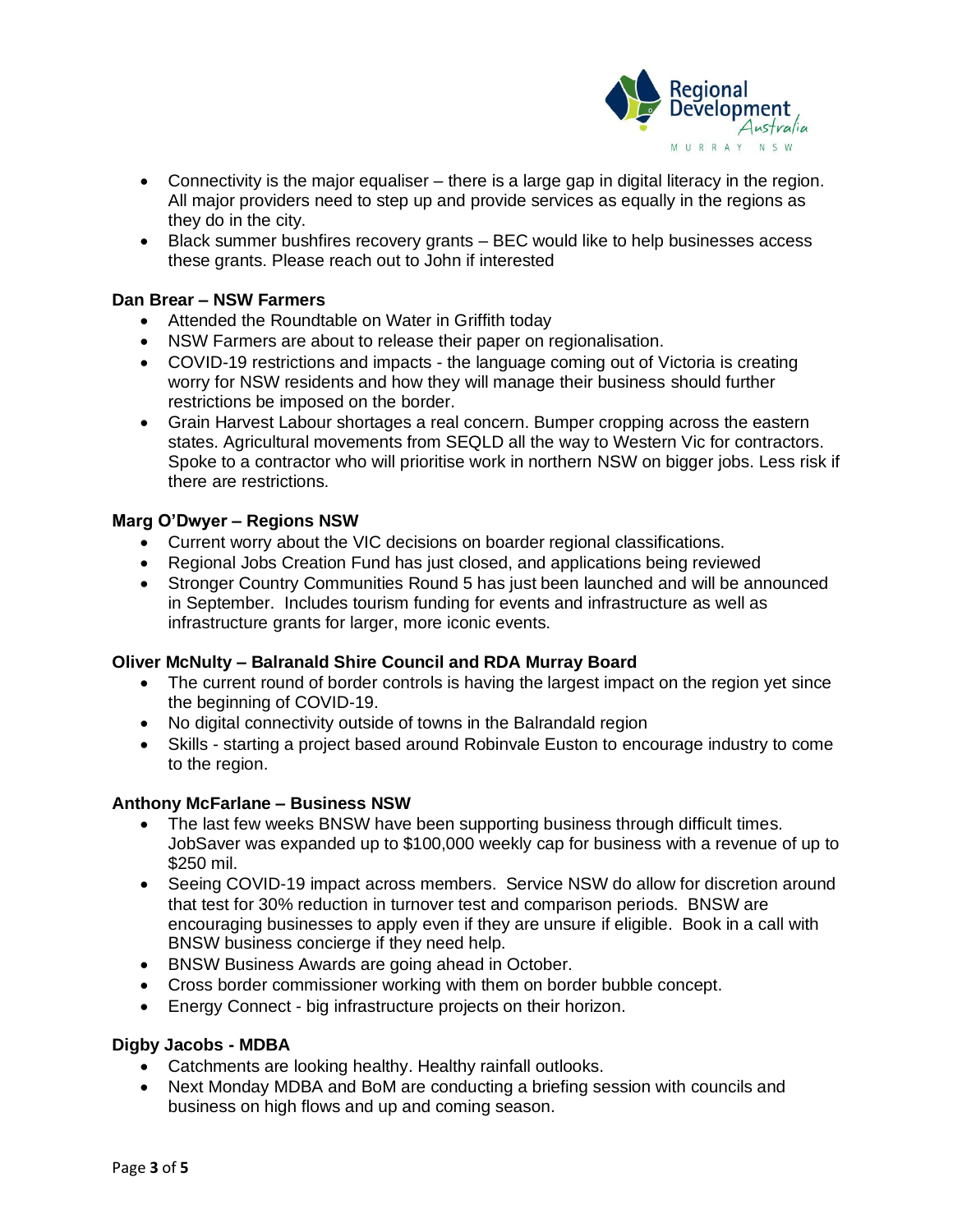

### **Murray Scholz – Scholz Farming and RDA Murray Board**

- There is ag industry concern around what will happen with freight with COVID-19 restrictions in place - particularly worry about fertiliser shipments being stopped.
- Impact of VIC border restrictions on health, with specialists unable to come up to the border region.
- HSC/education struggling.
- NBNCO everyone he knows who are on satellite are dissatisfied. Most load on the system is in the evenings and causing lag. This causes issues in the administration of farming and ag business, which is primarily done in the evenings.

#### **Jo Hewitt – Albury City Council**

- Seeing strong investment leads, with high volumes of investment attraction in the region
- Shifting the focus in marketing campaigns to skills attraction.
- Upcoming activation of CBD promotion to promote longer dwell times and Shop Local Campaign is continuing.

#### **Brett Millington – Mildura Regional Development**

- Strong messaging around vaccinations is important.
- Workforce attraction and housing every area is a priority area. The region is short of people and access to housing is exacerbating that issue. Builders have 2 year waiting lists.
- Matching People to Jobs they are finding pressure points in Ag.
- Digital connectivity challenges in NSW side to get connectivity.

## **John Harvie – Murray River Council**

- Council is taking a lead in what's happening to our businesses. Working with MRT, they have identified that 10,000 jobs and \$1bil have been taken out of economy by COVID-19.
- Feedback from businesses is that they have gone through all their savings.
- Appointed Randall Killop (media) to put together an advocacy program to work closer with VIC and NSW govts to show where in the 294 days of restrictions the region has had (twice as much as Melbourne) that it wasn't required for regional areas.
- Strategies to try and rebuild and assess risk for further lockdowns.
- Campaign released today to let people know the plight of those in our region who have been impacted twice as much.
- Workforce and housing lack of rental properties. 800 lots have been approved for building.
- Matching people to jobs pressure points are there and tend to match country wide shortage of skills.
- Energy Connect proposals going to state govt include windfarm projects worth \$2b.

## **Lynnette O'Reilly – Greater Hume Shire Council nd RDA Murray Board**

• Key issues are housing affordability and availability, particularly for aged and social housing.